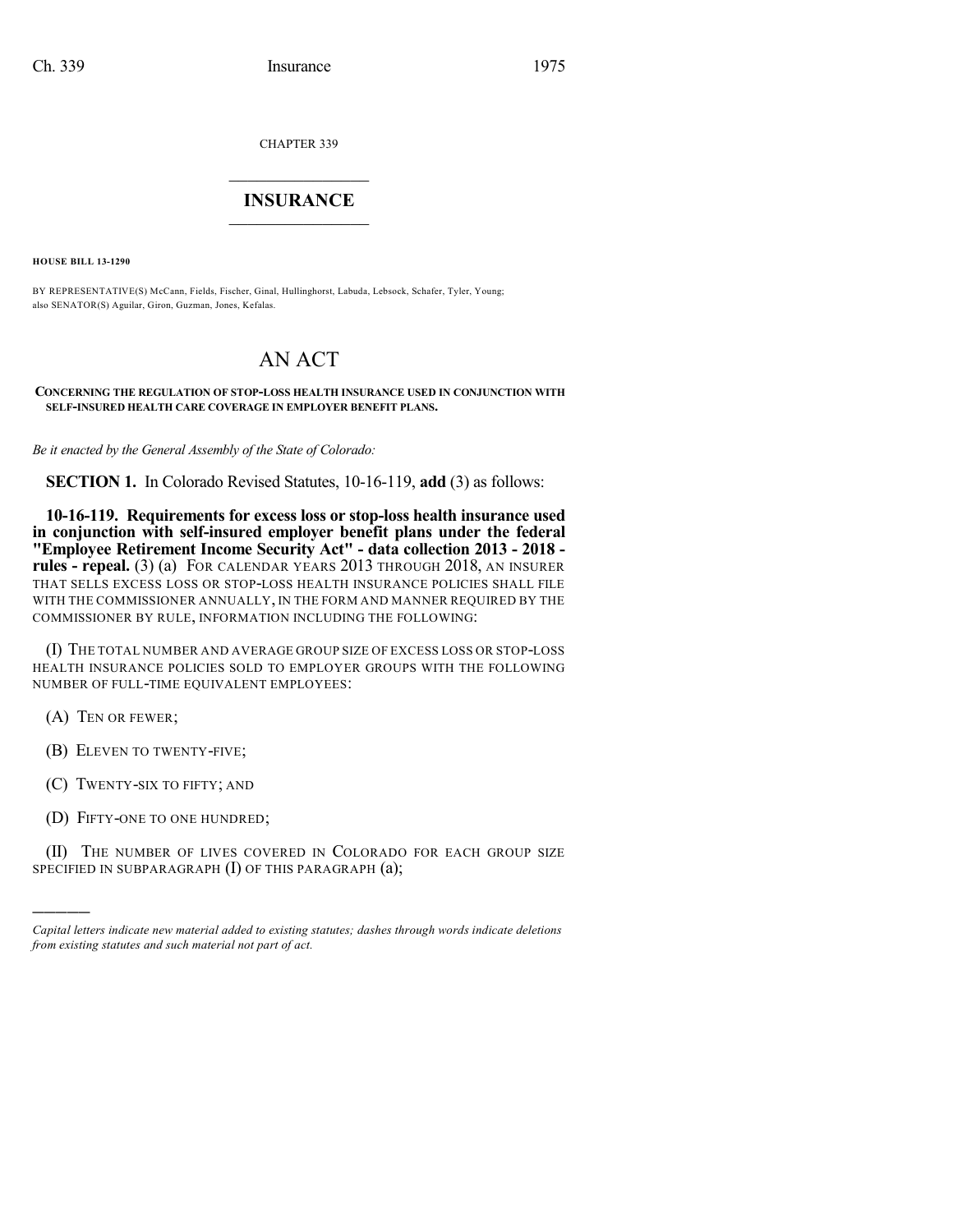(III) THE MEAN AND MEDIAN ATTACHMENT POINTS BY THE GROUP SIZES SPECIFIED IN SUBPARAGRAPH (I) OF THIS PARAGRAPH (a);

(IV) THE SOURCE OF PRIOR COVERAGE FOR THE GROUPS SPECIFIED IN SUBPARAGRAPH (I) OF THIS PARAGRAPH (a), INCLUDING:

(A) EMPLOYERS PREVIOUSLY SELF-INSURED WITH EXCESS LOSS OR STOP-LOSS HEALTH INSURANCE COVERAGE;

(B) EMPLOYERS PREVIOUSLY SELF-INSURED WITHOUT EXCESS LOSS OR STOP-LOSS HEALTH INSURANCE COVERAGE;

(C) EMPLOYERS PREVIOUSLY NOT OFFERING COVERAGE;

(D) GROUPS PREVIOUSLY FULLY INSURED OUTSIDE THE COLORADO HEALTH BENEFIT EXCHANGE, CREATED IN ARTICLE 22 OF THIS TITLE; AND

(E) GROUPS PREVIOUSLY FULLY INSURED INSIDE THECOLORADO HEALTH BENEFIT EXCHANGE, CREATED IN ARTICLE 22 OF THIS TITLE; AND

(V) THE SMALLEST GROUP SIZE COVERED AND INSURER MINIMUM GROUP SIZE REQUIREMENTS.

(b) THE COMMISSIONER SHALL COLLECT THE INFORMATION IDENTIFIED IN THIS SUBSECTION (3) ANNUALLY FOR EACH CALENDAR YEAR FROM 2013 THROUGH 2018 AND MAKE THE DATA AVAILABLE TO THE PUBLIC.

(c) IF AN INSURER THAT ISSUES ONE OR MORE STOP-LOSS HEALTH INSURANCE POLICIES DOES NOT ANNUALLY FILE THE INFORMATION REQUIRED BY PARAGRAPH (a) OF THIS SUBSECTION (3) BY THE DATE SPECIFIED BY RULES OF THE COMMISSIONER, THE COMMISSIONER MAY ASSESS A PENALTY OF UP TO ONE HUNDRED DOLLARS PER DAY FOR EACH DAY AFTER THE DATE THE INFORMATION IS DUE THAT THE INSURER FAILS TO SUBMIT THE REQUIRED INFORMATION.

(d) THIS SUBSECTION (3) IS REPEALED, EFFECTIVE SEPTEMBER 1, 2019.

**SECTION 2.** In Colorado Revised Statutes, **add** 10-16-119.5 as follows:

**10-16-119.5. Stop-losshealthinsurance for small employersofnotmore than fifty employees - requirements - definitions - rules.** (1) NOTWITHSTANDING SECTION 10-16-119, THE PURPOSE OF THIS SECTION IS TO ESTABLISH CRITERIA FOR THE ISSUANCE OF STOP-LOSS HEALTH INSURANCE POLICIES TO ANY PERSON, FIRM, CORPORATION, PARTNERSHIP, OR ASSOCIATION ACTIVELY ENGAGED IN BUSINESS THAT EMPLOYED AN AVERAGE OF AT LEAST ONE BUT NOT MORE THAN FIFTY ELIGIBLE EMPLOYEES ON BUSINESS DAYS DURING THE IMMEDIATELY PRECEDING CALENDAR YEAR.THIS SECTION DOES NOT IMPOSE ANY REQUIREMENT OR DUTY ON ANY PERSON OTHER THAN AN INSURER OFFERING STOP-LOSS HEALTH INSURANCE POLICIES TO ANY PERSON, FIRM, CORPORATION, PARTNERSHIP, OR ASSOCIATION ACTIVELY ENGAGED IN BUSINESS THAT EMPLOYED AN AVERAGE OF AT LEAST ONE BUT NOT MORE THAN FIFTY ELIGIBLE EMPLOYEES ON BUSINESS DAYS DURING THE IMMEDIATELY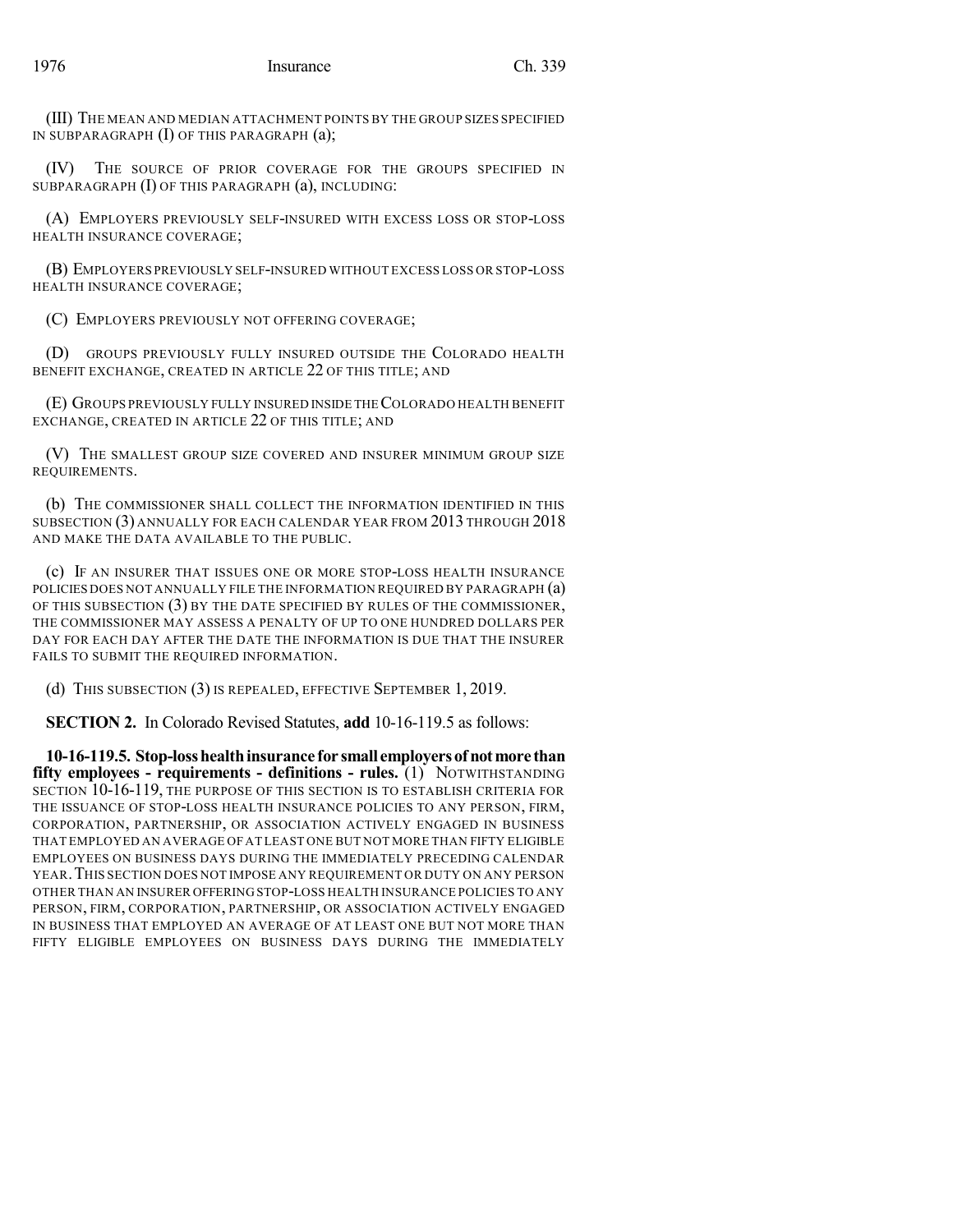## Ch. 339 Insurance 1977

PRECEDING CALENDAR YEAR OR TREAT ANY STOP-LOSS HEALTH INSURANCE POLICY AS A DIRECT POLICY OF HEALTH INSURANCE.

(2) AN INSURER SHALL NOT ISSUE A STOP-LOSS HEALTH INSURANCE POLICY TO ANY PERSON, FIRM, CORPORATION, PARTNERSHIP, OR ASSOCIATION ACTIVELY ENGAGED IN BUSINESS THAT EMPLOYED AN AVERAGE OF AT LEAST ONE BUT NOT MORE THAN FIFTY ELIGIBLE EMPLOYEES ON BUSINESS DAYS DURING THE IMMEDIATELY PRECEDING CALENDAR YEAR THAT:

(a) HAS AN ANNUAL ATTACHMENT POINT FOR CLAIMS INCURRED PER INDIVIDUAL THAT IS LOWER THAN TWENTY THOUSAND DOLLARS;

(b) HAS AN ANNUAL AGGREGATE ATTACHMENT POINT LOWER THAN THE GREATER OF:

(I) ONE HUNDRED TWENTY PERCENT OF EXPECTED CLAIMS; OR

(II) TWENTY THOUSAND DOLLARS;

(c) PROVIDES DIRECT COVERAGE OF HEALTH CARE EXPENSES OF AN INDIVIDUAL;

(d) VARIES BY INDIVIDUAL WITHIN THE GROUP THE ANNUAL ATTACHMENT POINT FOR CLAIMS INCURRED PER INDIVIDUAL; OR

(e) EXCLUDES ANY EMPLOYEE OR ELIGIBLE DEPENDENT FROM THE STOP-LOSS HEALTH INSURANCE COVERAGE.

(3) THE COMMISSIONER MAY, BY RULE, CHANGE THE DOLLAR AMOUNTS IN SUBSECTION (2) OF THIS SECTION BASED UPON CHANGES IN THE MEDICAL COMPONENTS OF THE CONSUMER PRICE INDEX FOR THE DENVER-BOULDER-GREELEY METROPOLITAN STATISTICAL AREA.ANY CHANGE IN THESE DOLLAR AMOUNTS MUST BE MADE AT LEAST SIX MONTHS PRIOR TO THE EFFECTIVE DATE OF THE CHANGE.

(4) AN INSURER THAT ISSUES ONE OR MORE STOP-LOSS HEALTH INSURANCE POLICIES TO ANY PERSON, FIRM, CORPORATION, PARTNERSHIP, OR ASSOCIATION ACTIVELY ENGAGED IN BUSINESS THAT EMPLOYED AN AVERAGE OF AT LEAST ONE BUT NOT MORE THAN FIFTY ELIGIBLE EMPLOYEES ON BUSINESS DAYS DURING THE IMMEDIATELY PRECEDING CALENDAR YEAR SHALL FILE WITH THE COMMISSIONER ANNUALLY AN ACTUARIAL CERTIFICATION CERTIFYING THAT THE INSURER IS IN COMPLIANCE WITH THIS SECTION. THE CERTIFICATION MUST BE IN A FORM AND MANNER AND CONTAIN INFORMATION AS REQUIRED BY THE COMMISSIONER.

(5) FOR EACH STOP-LOSS HEALTH INSURANCE POLICY DELIVERED, ISSUED FOR DELIVERY, OR ENTERED INTO, THE INSURER SHALL PREPARE A SEPARATE EXHIBIT TO BE GIVEN TO THE INSURED WITH THE POLICY CONTAINING AT LEAST THE FOLLOWING INFORMATION:

(a) THE COMPLETE COSTS FOR THE STOP-LOSS HEALTH INSURANCE POLICY;

(b) THE DATE ON WHICH THE STOP-LOSS HEALTH INSURANCE POLICY TAKES EFFECT AND TERMINATES, INCLUDING RENEWABILITY PROVISIONS;